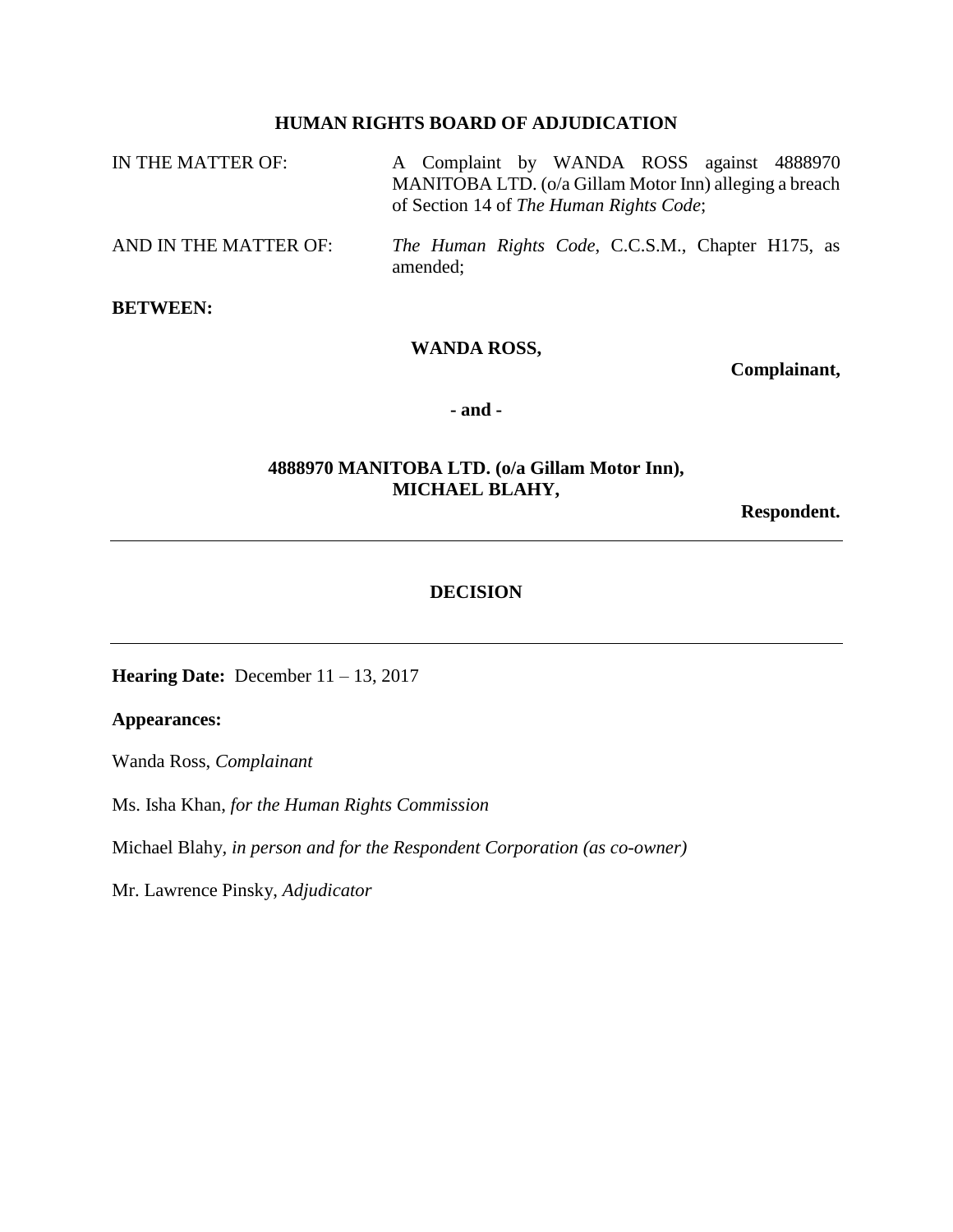### **HUMAN RIGHTS BOARD OF ADJUDICATION**

| IN THE MATTER OF:     | A Complaint by WANDA ROSS against 4888970<br>MANITOBA LTD. (o/a Gillam Motor Inn) alleging a breach<br>of Section 14 of The Human Rights Code; |
|-----------------------|------------------------------------------------------------------------------------------------------------------------------------------------|
| AND IN THE MATTER OF: | <i>The Human Rights Code</i> , C.C.S.M., Chapter H175, as<br>amended;                                                                          |
| <b>BETWEEN:</b>       |                                                                                                                                                |

#### WANDA ROSS,

Complainant,

- and -

## 4888970 MANITOBA LTD. (o/a Gillam Motor Inn), MICHAEL BLAHY,

Respondent.

#### **DECISION**

### **December 13, 2017**

[1] Wanda Ross alleged that her former employer, a numbered company that operated the Gillam Motor Inn in Gillam, Manitoba, permitted two of its employees, one of whom was the general manager of the hotel, to discriminate against her in her employment and to harass her. In addition or in the alternative, she alleged that the Respondent failed to take reasonable steps to terminate the harassment and discrimination that she claimed she suffered at the hands of the two individuals employed by the Respondent corporation.

[2] The Commission and Ms. Ross both confirmed toward the end of the hearing that, contrary to Ms. Ross' original complaint, the discrimination that she suffered, and for which she was seeking redress, was based on her ancestry, and not her "sex (female), including sex-determined characteristics and/or disability (needed time off due to a hysterectomy)", or her "perceived disability (addictions)", as had been claimed originally. These reasons proceed on that basis.

[3] As a preliminary matter, I note that on the final day of the hearing, in closing argument, I was asked by counsel for the Commission to add Mr. Michael Blahy and Mr. Michael Bruneau,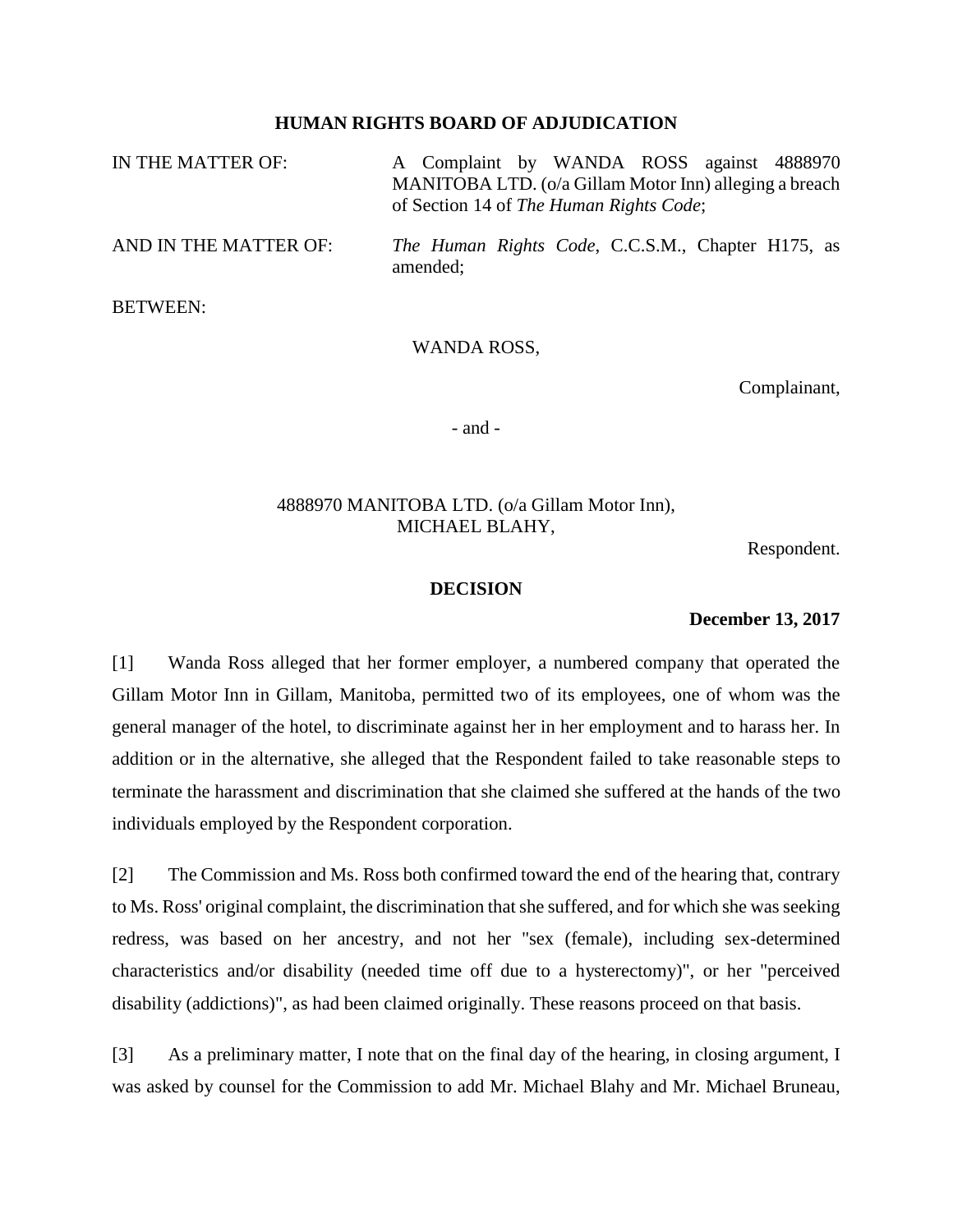the co-owners of the Respondent corporation, as personal Respondents. As can be seen, I have ordered Mr. Blahy named as a Respondent. My reasons for doing so, and my reasons for adjourning the request to name Mr. Bruneau as a personal defendant are set out later in this decision.

[4] For the reasons that follow, I find that Ms. Ross did suffer discrimination in her employment, as well as harassment. I further find the Respondent/employer did not take reasonable steps to terminate the discrimination and harassment that Ms. Ross suffered at the hands of their employees, Mr. Darrell Nichol and Mr. David Dunn.

#### FACTS:

[5] On or about January 6, 2013 Ms. Ross began work for the Respondent corporation, 4888970 Manitoba Ltd., which operates the Gillam Motor Inn in Gillam, Manitoba. She was initially employed as a waitress, however over the course of time she also worked in housekeeping, occasionally as a cook, as well as at the front desk dealing with cash. During the course of her employment, Mr. Darrell Nichol was the general manager of the Gillam Motor Inn and Mr. David Dunn was most often Ms. Ross' coworker, though sometimes he served as substitute manager when Mr. Nichol was away.

[6] In her complaint, Ms. Ross described herself as "part Black and part Aboriginal".

[7] Ms. Ross testified that she was subject to many slurs based on her real or perceived ancestry. She was also subject to being present while racial slurs were repeated, whether to customers or between staff (Mr. Nichol and Mr. Dunn).

[8] Ms. Ross alleged that Mr. Nichol used the inherently racist and discriminatory expression "…there's no nigger in the wood pile" in conversation with her and/or in her presence in conversations with others. Ms. Ross also alleged that when an Indigenous individual would enter the Gillam Motor Inn he would commonly say things like "drunken fucking Indians", "drunken savages", "why don't they get jobs", and/or "oh here we go again". These racist and discriminatory comments are alleged to have begun in February 2013 and continued throughout her employment.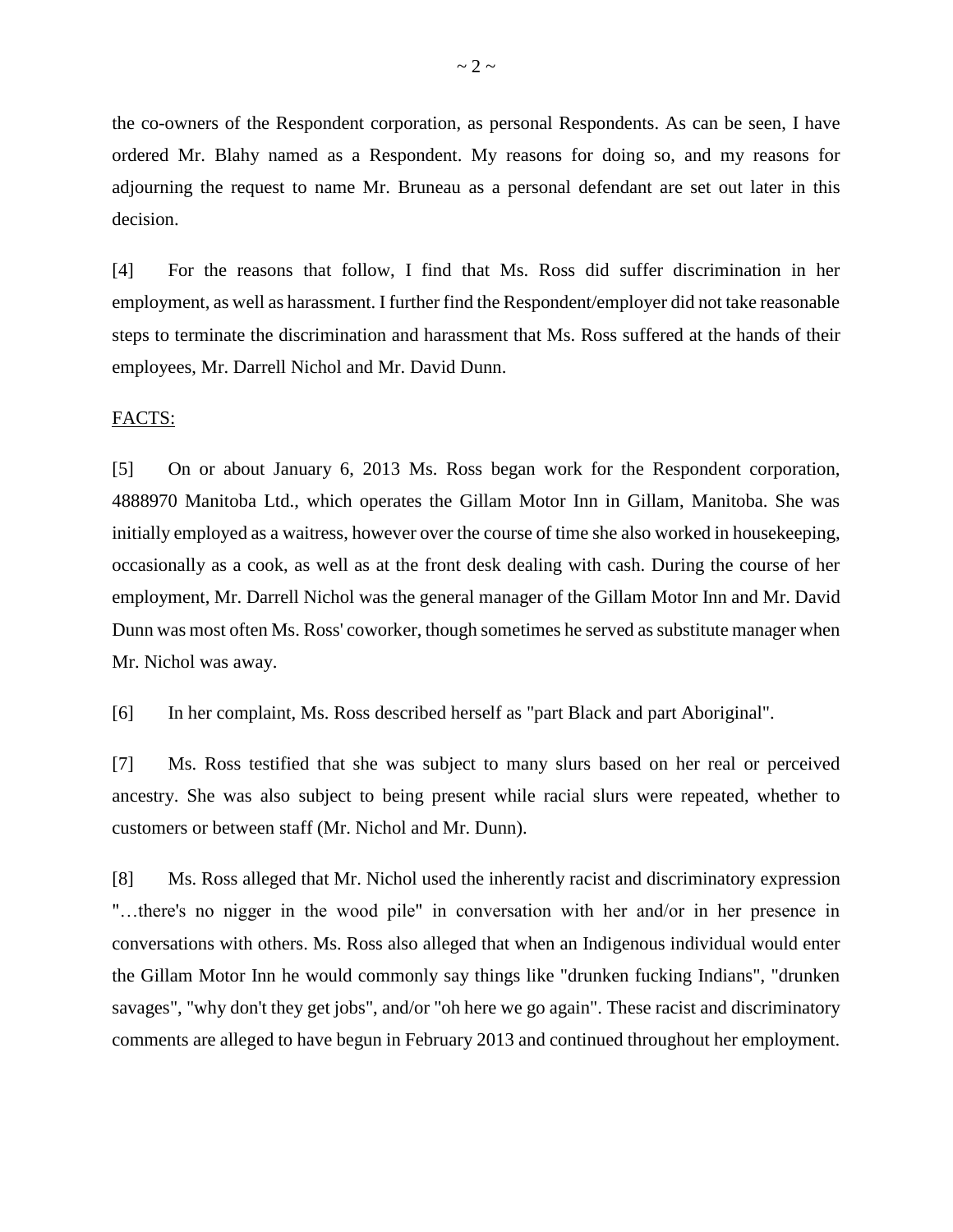[9] Ms. Ross alleged that by the end of February 2013 Mr. Dunn began falsely telling customers that she was a drunk, a thief, and/or a junkie. Ms. Ross opined that Mr. Dunn began using these terms to describe her as a result of her ancestry.

[10] Eventually Ms. Ross worked up the strength to tell Mr. Dunn to "back off" and/or used stronger language. Apparently, and not unexpectedly, the dysfunctional workplace relationship that existed, soon deteriorated further. Ms. Ross alleged that after a day or so of calm, the harassment got worse.

[11] As a result of these repeated racial slurs, Ms. Ross testified that she broke-down and cried. She attempted to speak with Mr. Nichol about it, who responded that Ms. Ross was imagining the situation. I find that she was not.

[12] The discriminatory comments continued over time, and continued to take an increasing emotional toll on Ms. Ross. The emotional toll Ms. Ross suffered was evident right up to and including at the hearing itself.

[13] Ms. Ross testified that on occasion, during the course of her employment, Mr. Nichol had to attend at medical appointments, and on those occasions Mr. Dunn was put in charge. Ms. Ross alleged that Mr. Dunn spread rumours that Ms. Ross stole money. He further allegedly claimed "all black people are thieves".

[14] Mr. Blahy testified that he is one of the owners of the Respondent company. Mr. Blahy owns (or at the material time owned) a 50% interest in the Respondent, numbered company. Mr. Blahy and his partner, Mr. Bruneau (the other 50% owner), own a number of inns or hotels throughout rural Manitoba and Northwestern Ontario. Mr. Blahy testified that each of these motor inns or small hotels are owned by a separate numbered company.

[15] Mr. Blahy testified that he generally is not present at these inns/hotels, but rather travels between them from time-to-time staying for short periods of time as part of his role in managing their operations. Mr. Blahy's evidence was that he only attends to the Gillam Motor Inn once every 4 – 6 weeks, and only for a few days. He testified that he was in contact with the general manager every day or every other day by e-mail or phone.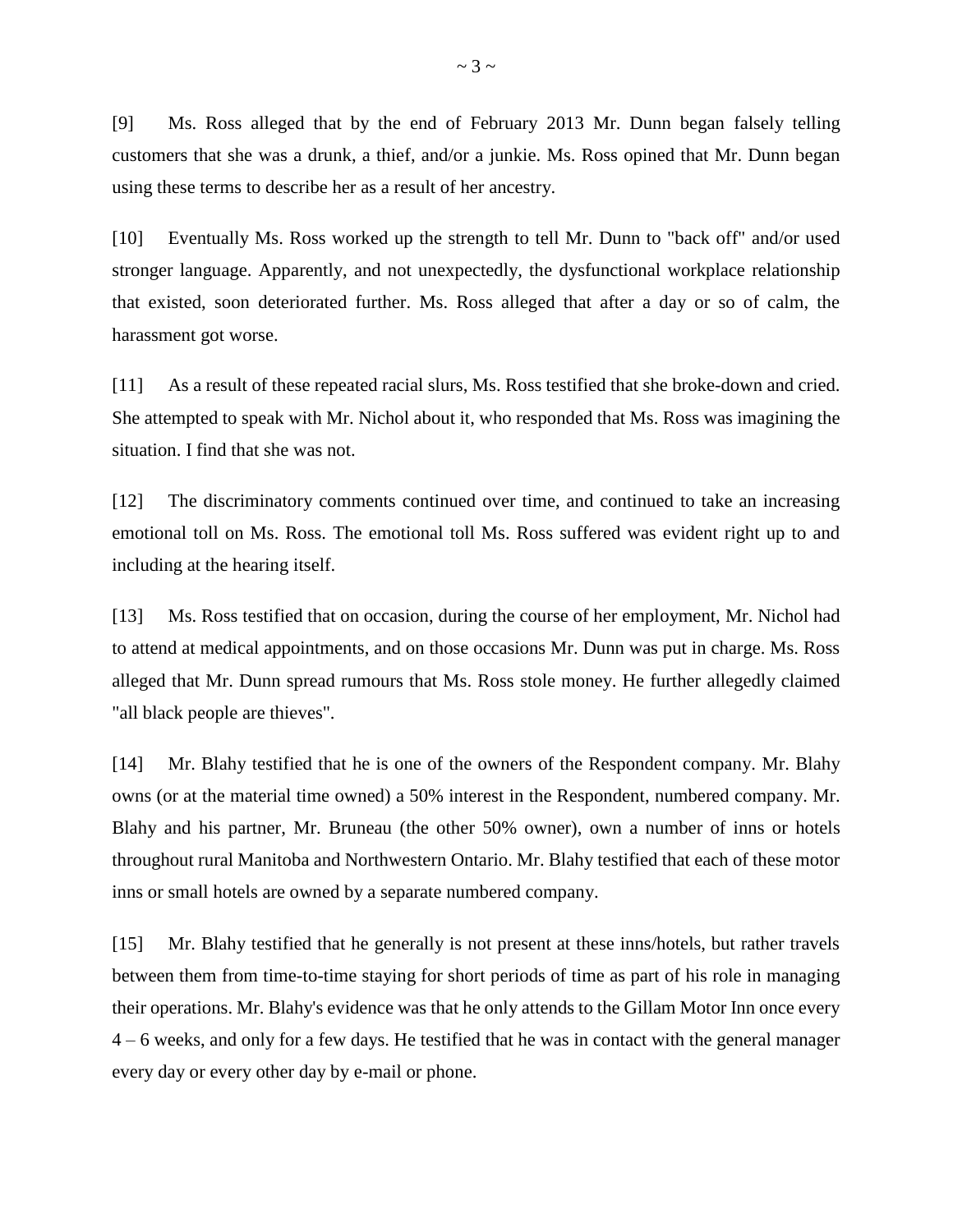[16] Ms. Ross testified that she wrote a personal and confidential letter to Mr. Blahy toward the end of March 2013, in which she advised him what had been going on and the harassment and discrimination that she felt she was suffering at the hands of Mr. Nichol and Mr. Dunn. Ms. Ross testified that she taped the letter to the office doors addressed to Mr. Blahy so that he would find it when he arrived. As it turns out, the letter was removed from the door. Ms. Ross' evidence suggested that Mr. Dunn removed the letter. I need not make any finding in that regard.

[17] According to Mr. Blahy's evidence, when he arrived at the Gillam Motor Inn, although the letter was missing, he found the discarded envelope in the wastepaper basket. He testified that it appeared to be in Ms. Ross' handwriting.

[18] Ms. Ross and Mr. Blahy did discuss matters. Mr. Blahy testified that he did not recall Ms. Ross indicating anything about racial slurs or other attacks based on her ancestry. His recollection was that Ms. Ross described that she and Mr. Dunn were "butting heads". On cross-examination Mr. Blahy testified that he could not be certain that the issue of racial slurs and insults based on ancestry had not been raised.

[19] Mr. Blahy's evidence was that when he and Ms. Ross met she was complaining about Mr. Dunn and not about Mr. Nichol. He testified that she complained that Mr. Dunn told staff that she had missed work because of drunkenness. Mr. Blahy stated that he told Mr. Dunn not to say something like that again when he did not know if it was true. He testified that Mr. Dunn agreed.

[20] Mr. Blahy testified that his recollection was that he received no further complaints about Mr. Dunn or Mr. Nichol, and the next he heard about this situation was in July 2013 when Mr. Dunn phoned him to say that Ms. Ross resigned. Mr. Blahy testified that Mr. Dunn had told him that Ms. Ross had said that she was seeking other part-time work at another restaurant.

[21] There were other incidents similar to those aforementioned described in the complaint that I need not set out in these reasons. Overall, Ms. Ross testified that there was no real abatement of the insults and attacks that she suffered.

[22] Mr. Blahy testified that Mr. Nichol had told him, prior to Ms. Ross' "resignation", that despite the "head-butting" Ms. Ross was a good employee. In fact, she was such a good employee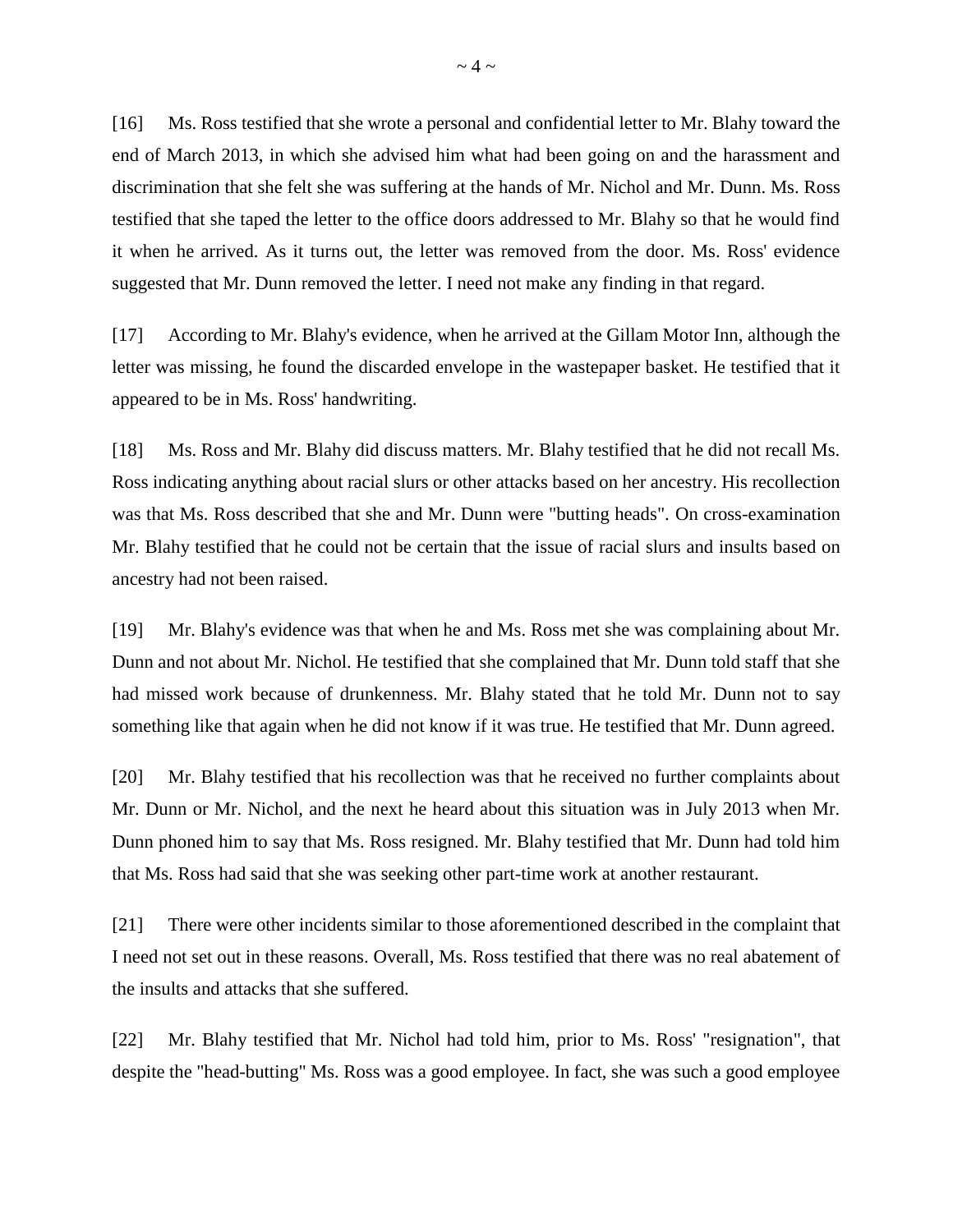that when she required certain medical procedures in Thompson, and needed an advance to return to Gillam, it was the Respondent corporation that paid that advance.

[23] While working at the Gillam Motor Inn, Ms. Ross stayed in accommodations (a trailer) provided by the Respondent corporation. Ms. Ross testified that as part of her employment she paid rent by way of deduction in her income of \$350.00 per month.

[24] Ms. Ross continued to work for the Respondent corporation, although she had some concern with her shiftwork being changed to nights. Ms. Ross testified that she did not want to work nights.

[25] Mr. Blahy agreed with Ms. Ross' evidence that she did not initially do evening work, but stated that she was later asked to do evening work. He testified that the Respondent corporation had to accommodate other employees, such that evening work was always a possibility.

[26] There does not appear to have been a written employment contract, and none was produced at the hearing. Ms. Ross testified that there were verbal agreements dealing with her employment, including that she would only have to work the dayshift. I am not convinced that Ms. Ross and the Respondents reached a consensus on the latter term.

[27] There were some minor inconsistencies in Ms. Ross' evidence as to whether she wanted to return to school to finish her social work degree or not and/or whether she wanted to work an extra or different job or not. Perhaps if she wished to change her employment it was due to the working environment in which she found herself, or perhaps for other reasons. Regardless, suffice it to say that Ms. Ross found that she was working a different shift than she wished and had originally intended in a toxic environment.

[28] Ms. Ross testified that eventually, on or about July 24, 2013, after enduring months of discriminatory comments, she contacted the Labour Board who suggested that she contact the Human Rights Commission about the circumstances of her employment. Her evidence was that she called these entities without realizing that Mr. Dunn was standing behind her listening to her call.

[29] Ms. Ross testified that she had a letter of resignation that she had prepared and discussed with her employer or fellow employees or both, but did not hand over. Regardless, Ms. Ross either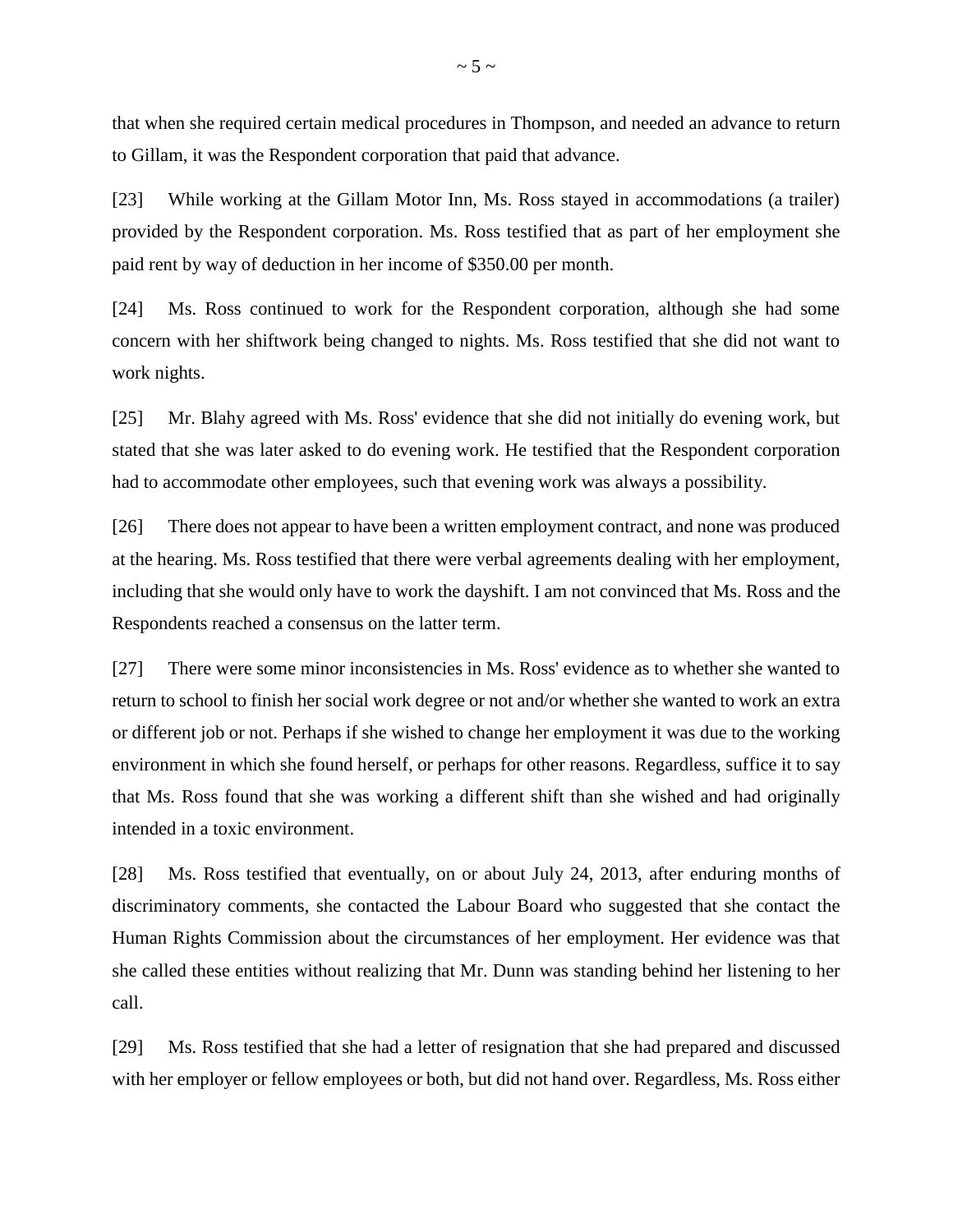resigned or was forced to "resign" on or about July 25, 2013. On July 25, 2013 Mr. Blahy sent a letter from another hotel confirming that Ms. Ross' "resignation" had been accepted, even though she had not submitted her letter of resignation. This was likely due to the verbal comment she had made that she was going to resign.

[30] Ms. Ross had planned her resignation to take effect approximately six weeks into the future, on or about September 15, 2013. In Mr. Blahy's letter, "accepting her resignation", he said that six weeks' notice was not required and that one week was sufficient, but that she would be paid in lieu of notice. Ms. Ross was told not to return to work.

[31] Ms. Ross testified that she was told she had until September 5, 2013 to be out of the staff trailer. She testified that she moved out later by consent with her employer, but ultimately she did not receive her final cheque.

[32] From Ms. Ross' evidence, it would appear as though the Respondent corporation unilaterally decided to increase the rent for the trailer to \$800.00 per month once Ms. Ross was no longer working at the Gillam Motor Inn. There was no evidence of any agreement or basis for this increase.

[33] Presumably the Respondent undertook some sort of "accounting" on its own and decided that Ms. Ross would not receive her final cheque, which was instead "used up" by the aggregate of this unilateral additional rent that the Respondent determined to charge her (likely intended to "encourage" an earlier departure), and the advance paid to her to help her return from Thompson following her medical procedure (\$225.00). Ms. Ross was not consulted or notified in advance of the increase in rent, neither did she consent to it.

[34] Ms. Ross subsequently moved to Churchill, Manitoba, and then relocated to Winnipeg. She testified that she obtained new employment in or about October 2013.

[35] Importantly, under cross-examination Mr. Blahy testified that he could not say if Ms. Ross had complained to him about racial comments she had to endure. He did not recall if he told Ms. Ross that he talked about the issue of racial complaints with Mr. Nichol or Mr. Dunn. He did acknowledge recalling that Ms. Ross was very upset. He also confirmed that he told Ms. Ross that he would talk to Mr. Dunn. Mr. Blahy then testified that he did not know if he said anything to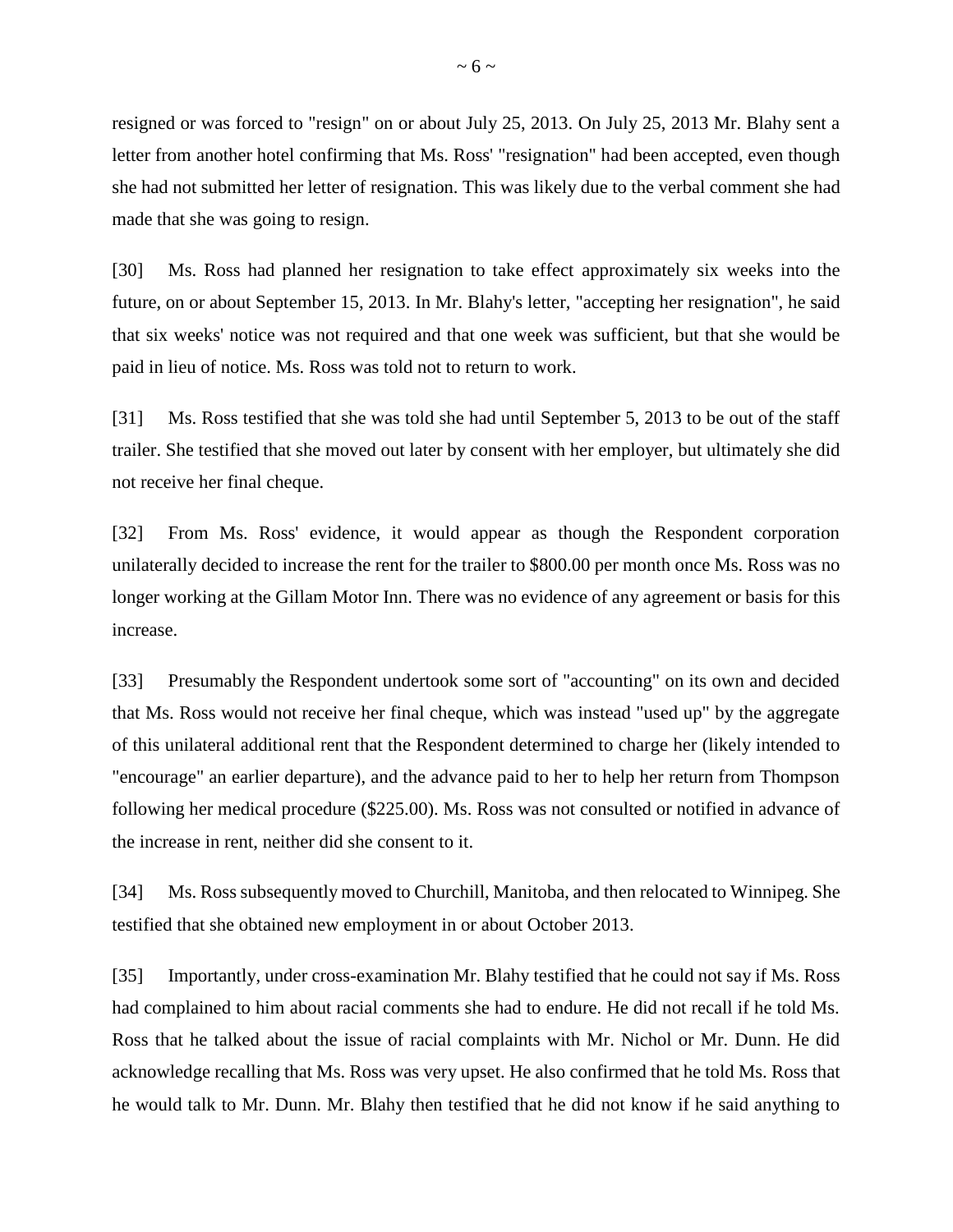Mr. Dunn thereafter. He testified that he may have talked to Mr. Nichol about Mr. Dunn, but was not certain of that either.

[36] Mr. Blahy testified that he was upset when he read the complaint that he received in early 2014 (January). Mr. Blahy admitted however that he did not really do much following receipt of the complaint.

[37] Mr. Blahy testified that he was and is opposed to any kind of racial slurs, attacks, or comments about anyone's ancestry at any of his businesses. He testified that many of his customers and staff are Indigenous, and that he absolutely does not condone such behaviour.

[38] Mr. Blahy testified that he never heard negative terms about Black people. He did however recall negative terms being used about Indigenous people.

[39] Mr. Blahy confirmed that Ms. Ross was paid \$175.00 biweekly. He testified that rent was \$379.17 per month, not the amount of \$350.00 that Ms. Ross testified she was paying as rent. Neither party tendered any proof of the rental payment.

[40] Mr. Blahy testified that following the July 2013 dismissal or resignation Ms. Ross asked for her job back. He testified that he refused to "re-hire" her. He testified that because she asked for her job back he concluded that there must have been a mistake in the complaint, as he opined that a person would not ask for their job back if employed in an environment that was a bastion of discriminatory conduct (my phraseology).

[41] Mr. Blahy did not consider the possibility that with little money and significant isolation in a relatively small community, a request to return to work might have only signaled desperation. I do not take the request to return to work as corroborative of any suggestion that no discrimination occurred, or that the Respondent employer acted reasonably to redress such discrimination.

[42] Mr. Blahy testified that he did not know if any money was owing to Ms. Ross. He testified that he did not know about the increase in rent that Ms. Ross testified about, and was unaware of any additional rent. He also testified that he was unaware of any additional rent being deducted from her income. He ought to have made himself aware of these issues, and certainly had ample opportunity to do so.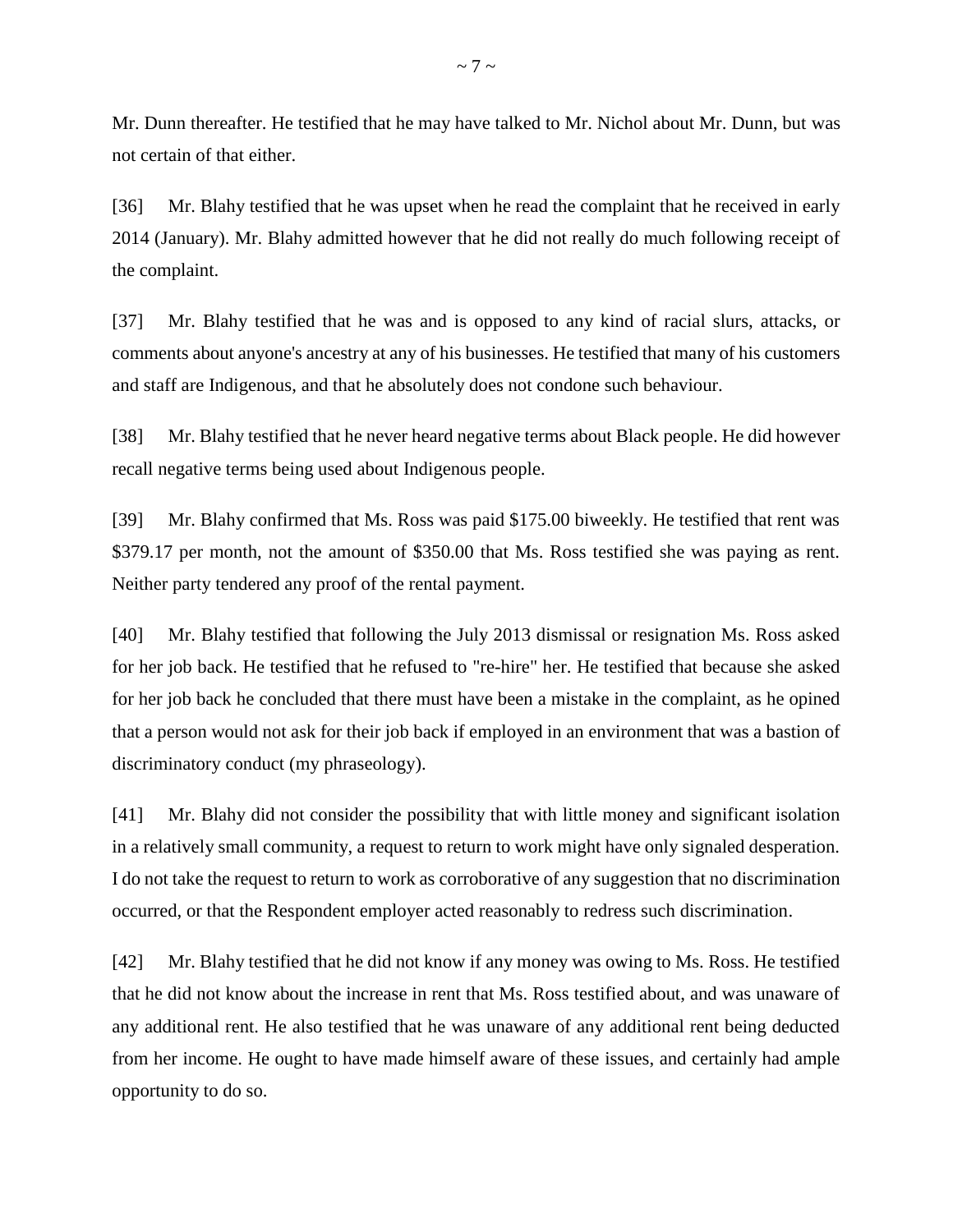[43] Mr. Blahy testified that at the time of the alleged incidents there was no harassment policy in any of his operations, but since that time he said harassment policies have been instituted, which policies were taken from the labour context. No written policies were provided by Mr. Blahy. They ought to have been if such policies exist.

### CREDIBILITY AND DELAY:

[44] Ms. Ross' complaint stems from events that date back to 2013. The essentials of Ms. Ross' complaint have been consistent from the time that she filed it up to and including the evidence she gave at the hearing. The fact that Ms. Ross' evidence was so consistent is testament to her credibility.

[45] Ms. Ross delivered her evidence in a straight-forward, albeit somewhat emotional manner (understandably so in the circumstances) with a general consistency over time that did not appear to be contrived or artificially manufactured. Although Ms. Ross' evidence was consistent in the main, there were some relatively minor inconsistencies in her evidence. These inconsistencies however were of a trifling nature, such as dealing with her income in 2013.

[46] Given the passage of time, these minor inconsistencies were understandable and support the contention that her evidence was reliable, not merely rehearsed. When it came to the heart of her evidence and the substance of her story, there were no substantial inconsistencies, despite the significant passage of time.

[47] As set out above, appearing on behalf of the Respondent company was Mr. Michael Blahy. In terms of Mr. Blahy's credibility, I found that he too was credible in giving his evidence such as it was. Although he briefly attempted to resile from his position, ultimately Mr. Blahy unequivocally confirmed that he simply did not know whether or not the discriminatory behaviour complained of occurred or not, and could not deny that same occurred.

[48] Mr. Blahy did not call any evidence that contradicted the essence of Ms. Ross' testimony. Ms. Ross was not substantially shaken in her testimony under cross-examination on the substance of her complaint. On the principle issue of the discrimination and harassment there was no serious challenge to Ms. Ross' credibility.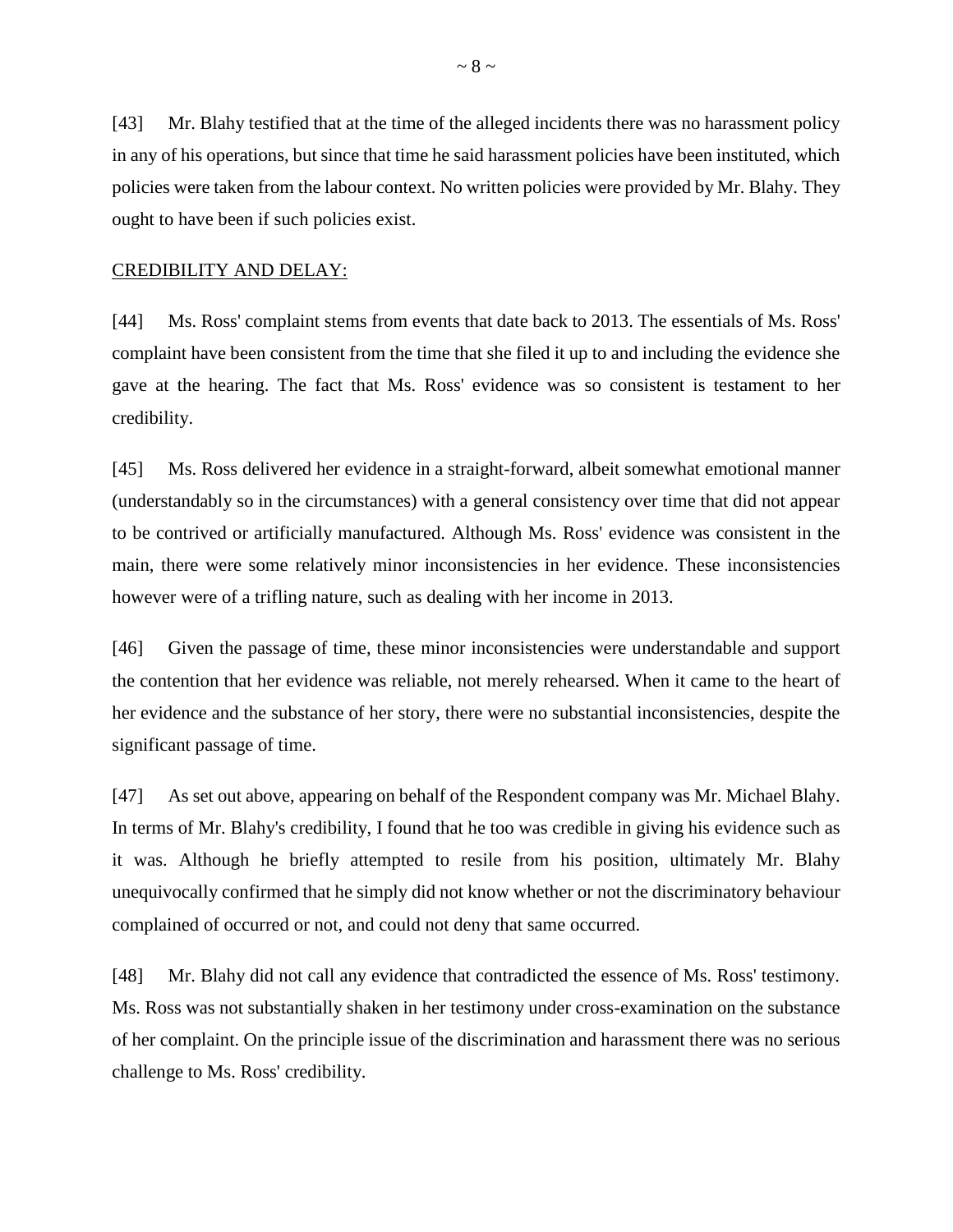[49] Part of the problem that the Respondent faced in defending the claim was that the two individuals employed by him were not available to give evidence. Mr. Blahy testified that Mr. Nichol had suffered a stroke, was subject to trusteeship by the Public Trustee, could not walk, could not talk, and could in no way participate in the proceedings or in the defense. Mr. Blahy further testified that Mr. Dunn had "fallen off the face of the earth".

[50] The Respondents share in the responsibility for not having any evidence from either of these two individuals. The Respondent also bears responsibility for not providing any corroborative evidence respecting payments owed to Ms. Ross (or not), and in failing to produce any policy prohibiting harassment.

[51] Mr. Blahy received the complaint in 2014. The Respondent company could have obtained statements or other evidence from Mr. Nichol and/or Mr. Dunn and other individuals employed by the Respondent corporation at the time that could have assisted him if there was a viable defense. He chose not to do so, whether because no such evidence was ever available, or due to what he described as his aversion to dealing with conflict and difficult problems.

[52] The Respondent company and Mr. Blahy could have elected to participate in the investigation of this matter. They could have moved expeditiously to try and address the issues raised by Ms. Ross. They could have come prepared with evidence of any remedial action taken (for example, a harassment policy) and evidence respecting funds that did or did not remain owing to Ms. Ross. Instead Mr. Blahy and the Respondent corporation elected not to do anything, other than try and avoid the claim and its consequences.

[53] Mr. Blahy testified that he has difficulty in dealing with matters of conflict, and is conflictavoidant. He testified that he is in the process of seeking and/or obtaining help to be able to deal with such matters in the future, but the fact remains that he and the Respondent company did not deal with this matter promptly, or for that matter responsibly. He testified that he was not aware of the seriousness of the matter, and that he wishes and hopes never to be engaged in such a circumstance again.

[54] While I accept Mr. Blahy's testimony in respect of the matters set out in paragraph 53 above, that does not relieve the Respondent company or him from their responsibilities as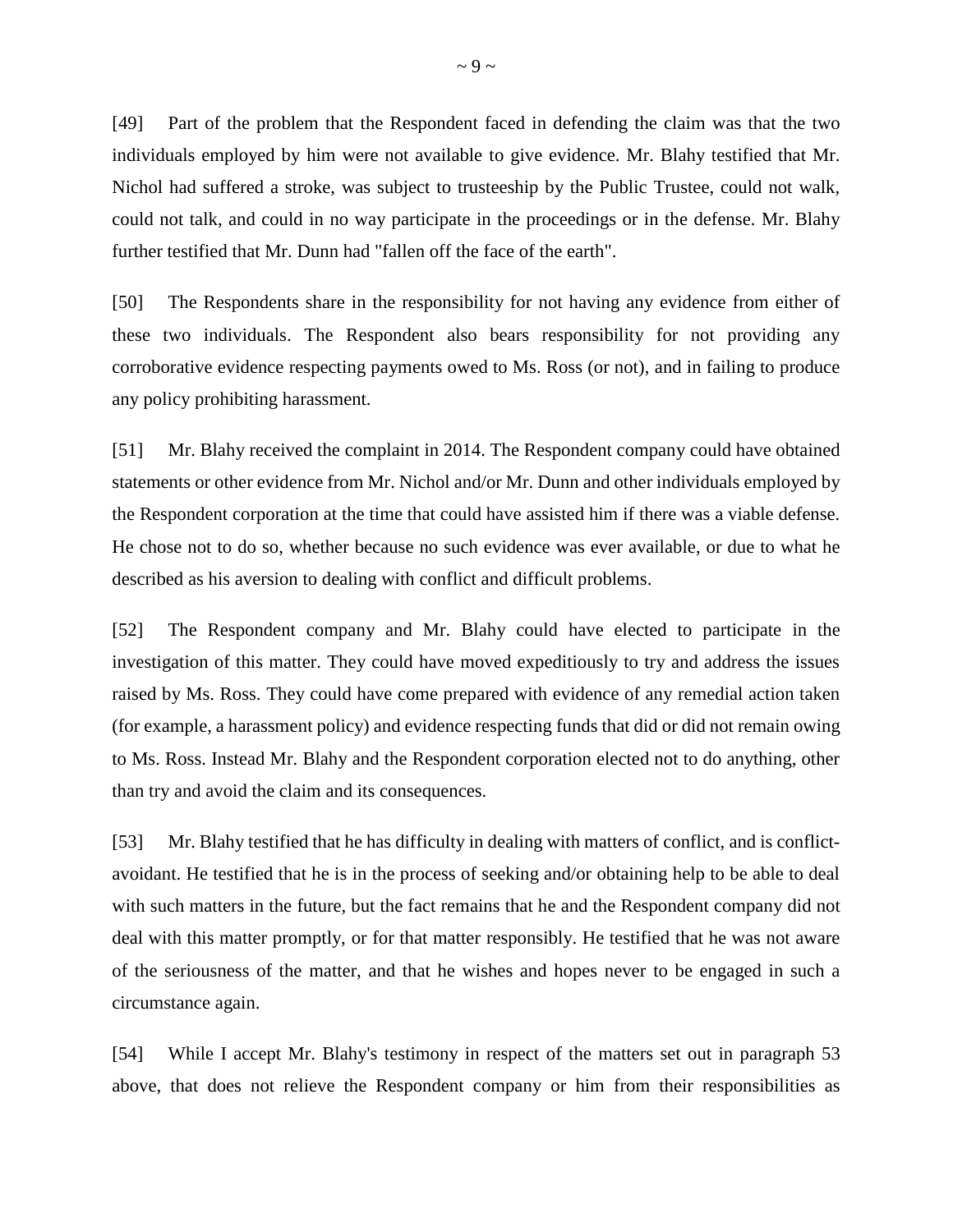employers. It also does not relieve either from their responsibility to ensure that they do not operate a discriminatory workplace. Instead, it bolsters my acceptance of most of Ms. Ross' evidence.

[55] It would be remiss of me not to mention the fact that it is regrettable that this complaint took over four years to be determined. There is a natural delay in the system that stems from the investigative and problem-solving work that the Human Rights Commission is mandated to undertake pursuant to the Human Rights Code in dealing with such complaints prior to the adjudicative stage. That said, four years is too long a period to have this type of matter outstanding.

[56] The laudable aspect of the investigation and resolution process contemplated by the Human Rights Code is that many claims are settled or otherwise resolved in a cooperative and restorative manner. The lamentable aspect, as seen in this case, is the lengthy delay that appeared only to exacerbate the suffering Ms. Ross experienced as a result of the unresolved and unremedied discrimination.

[57] To be clear, some of the responsibility for that delay was due to the non-participation of the Respondent (and/or the Complainant) for certain periods. Overall however most of the delay in having this matter determined appears to have been the result of an apparent lack of resources at the Human Rights Commission. This is regrettable, as victims of discrimination in Manitoba (and/or targets of false claims thereof) bear the brunt of the delay and the ongoing harm that can result.

## ANALYSIS:

[58] As aforementioned on a balance of probabilities, and even beyond that, Ms. Ross' evidence is believed. Ms. Ross endured literally months of insults and slurs, touching upon both her Black and Indigenous ancestries, all in breach of the Human Right Code.

[59] It has been determined (long ago) that the Human Rights Code should be interpreted generously to give effect to its broad public purpose (*Winnipeg School Division No. 1 v. Craton*, [1985] CanLII 48 (SCC)).

[60] Abella, J. in a recent decision stated that:

The discrimination inquiry is concerned with the impact on the Complainant, not the intention or authority of the person who is said to be engaging in discriminatory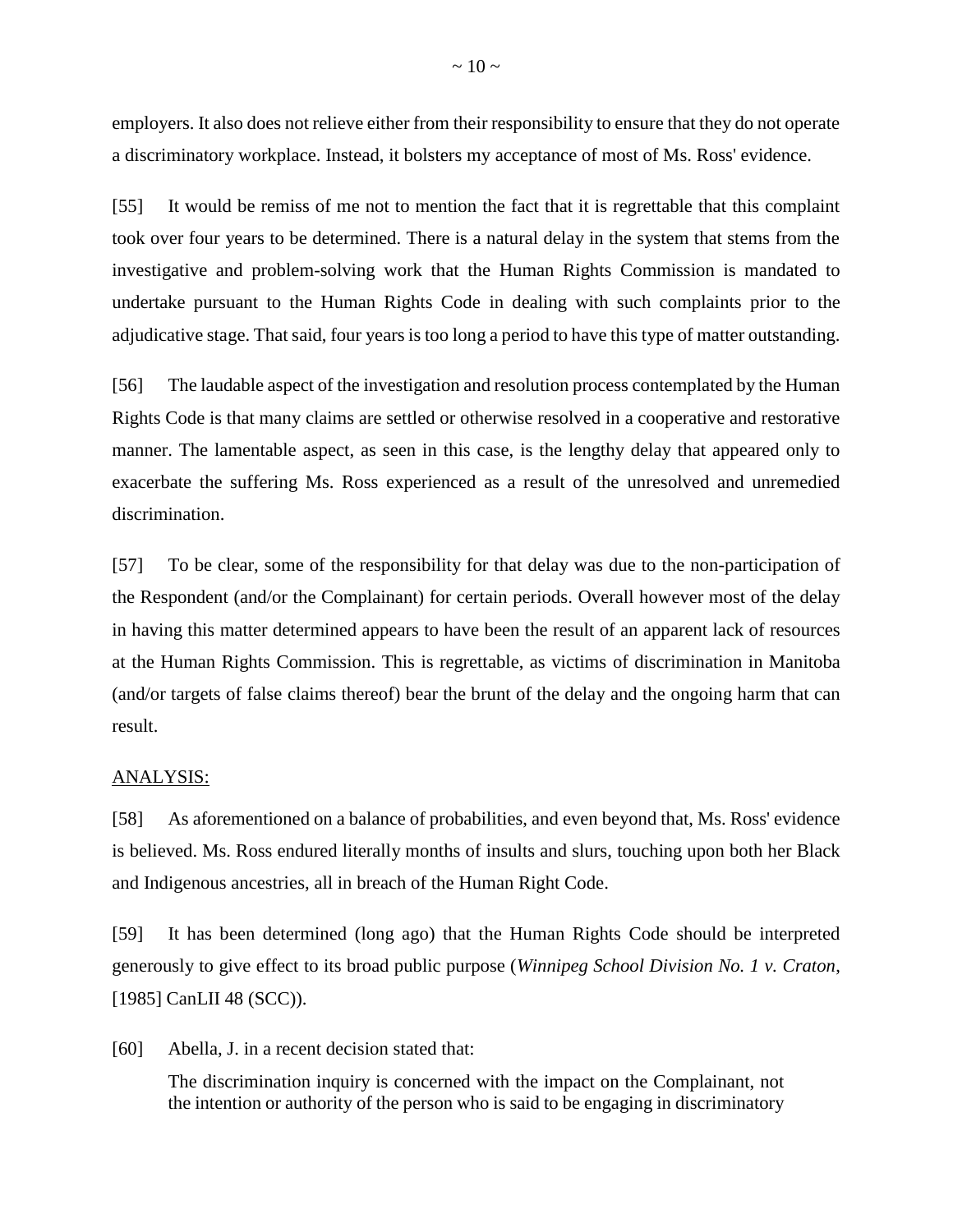conduct" (*British Columbia Human Rights Tribunal v. Schrenk*, 2017 SCC 62, CanLII paragraph 88).

As she pointed out:

The key is whether the harassment has a detrimental effect on a Complainant's work environment (*British Columbia Human Rights Tribunal v. Schrenk*, (*supra*), paragraph 89).

[61] There can be little doubt but that Ms. Ross suffered a serious negative impact in her employment. She was the subject of unwelcome, racist, and discriminatory comments that had a detrimental effect on her work and her work environment.

[62] Racial attacks and insults about a person's ancestry cut to the very core of a person's identity. It is sometimes difficult to put into words the effect of such racial attacks, attacks upon the foundational constructs of the individual that such insults engender. The attack is not merely against the individual, but also against their family, culture, and the root of their being. For the target of such attacks, historical wrongs and atrocities can be dredged up, potentially forcing them to confront a dark past of historical and sometimes recurring wrongs, potentially feeling isolated, hurt, and ashamed.

[63] Left unremedied the corrosive effect of this type of working environment on the individual is heinous. There are also negative effects on society as a whole of permitting such comments to subsist. Permitting such commentary, if not normalizing it, creates or enables an environment in which decency, kindness, civility, productivity, and humanity are sacrificed.

[64] Our legislature has made it unambiguously clear that such behaviour is not acceptable in our province. The preamble of Manitoba's Human Rights Code states the following:

WHEREAS Manitobans recognize the individual worth and dignity of every member of the human family, and this principle underlies the *Universal Declaration of Human Rights*, the *Canadian Charter of Rights and Freedoms*, and other solemn undertakings, international and domestic, that Canadians honour;

AND WHEREAS Manitobans recognize that:

(a) implicit in the above principle is the right of all individuals to be treated in all matters solely on the basis of their personal merits, and to be accorded equality of opportunity with all other individuals;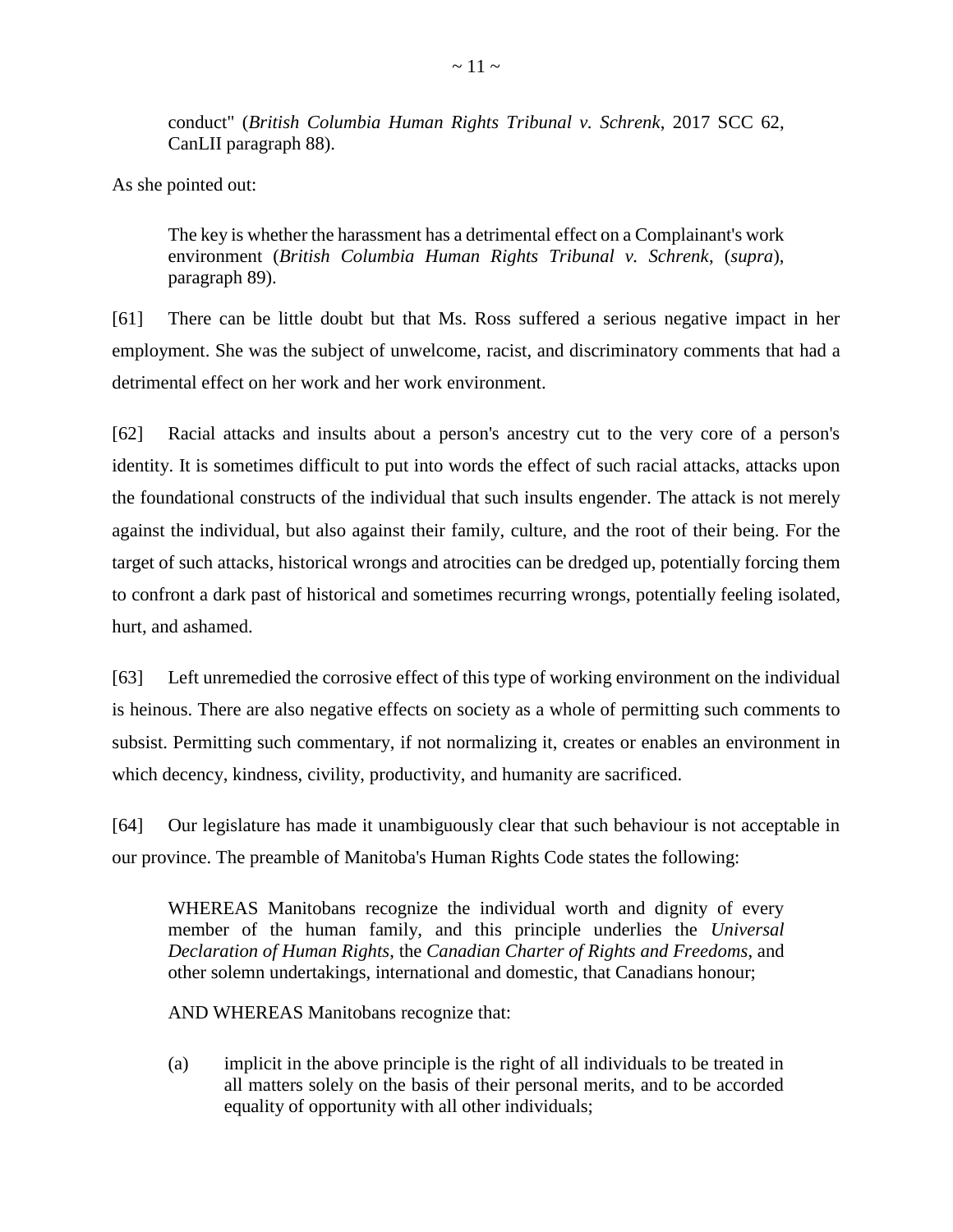- (c) in view of the fact that past discrimination against certain groups has resulted in serious disadvantage to members of those groups, and therefore it is important to provide for affirmative action programs and other special programs designed to overcome this historic disadvantage;
- (d) much discrimination is rooted in ignorance and education is essential to its eradication, and therefore it is important that human rights educational programs assist Manitobans to understand all their fundamental rights and freedoms, as well as their corresponding duties and responsibilities to others; and
- (e) these various protections for the human rights of Manitobans are of such fundamental importance that they merit paramount status over all other laws of the province.

[65] To permit the type of indignity and attack upon Ms. Ross that she suffered falls far below the standard expected of any employer. Indeed it falls below the standard expected of any civilized interaction in Manitoba governed by the Human Rights Code.

[66] In her closing submission Ms. Ross stated through tears that it felt to her like nobody cared about the type of discrimination, harassment, and unfair conduct that she endured. While she may have felt that way, the fact is that the Manitoba Human Rights Code not only condemns such conduct, but goes further in facilitating a process of remediation to redress such conduct in appropriate cases. As the Supreme Court of Canada recently reminded us, this is a fundamental feature of our society.

[67] Writing for the majority of the Supreme Court, the Honourable Mr. Justice Rowe recently stated:

The protections afforded by Human Rights legislation are fundamental to our society (*British Columbia Human Rights Tribunal v. Schrenk*, (*supra*), paragraph 31).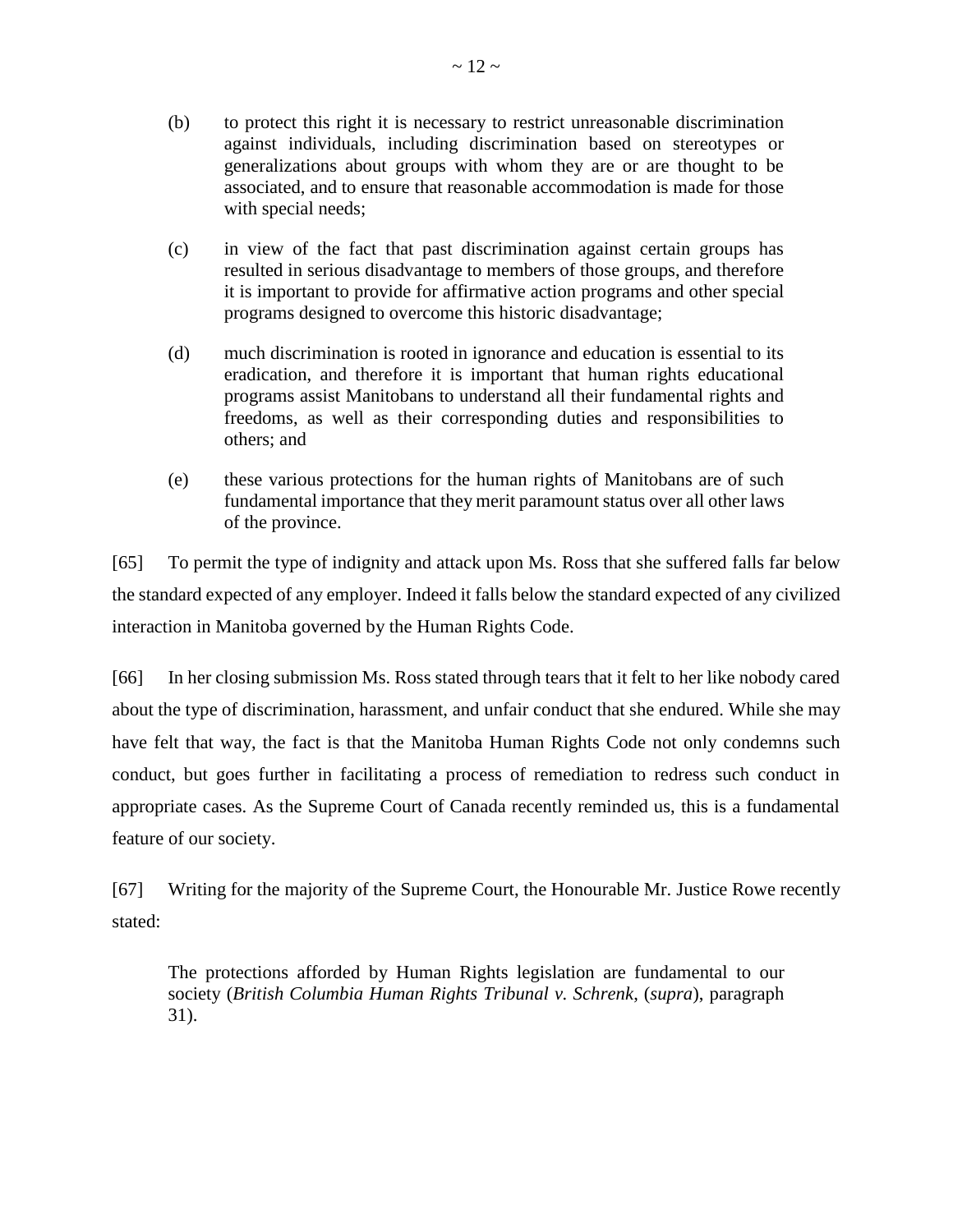[68] In Manitoba, our Human Rights Code acknowledges that past discrimination against certain groups has resulted in serious disadvantages to members of those groups. Such disadvantages are the disadvantages of our society as a whole, and should not be tolerated.

[69] While Mr. Blahy cannot personally be accused of racist or ancestry-based discrimination, the Respondent corporation permitted such conduct to go on, creating an intolerable environment, not only for Ms. Ross, but generally for Manitobans entering their establishment. Undoubtedly, the environment in which Ms. Ross found herself while employed with the Respondent corporation in 2013 breached the Human Rights Code.

[70] This case is one that (as requested) should result in damages for injury to Ms. Ross' dignity, feelings, and/or self-respect, in accordance with Section 43(2)(c) of the Human Rights Code. Counsel for the Commission had requested \$15,000.00, based upon the circumstances of this case and in keeping with the case law.

[71] Upon inquiry, I was advised by Mr. Blahy that if ordered this amount would not result in the Respondent being put out of business. He suggested however that such an amount would be felt by the Respondent company.

[72] I reviewed a number of cases, including *Emslie* v. *Doholoco Holdings Ltd.* 2014 CanLII 71723 (MB HRC); *E.T.* v. *Dress Code Express Inc.*, [2017] O.H.R.T.D. No. 590; *Stein* v. *British Columbia* (Human Rights Tribunal), [2017] B.C.J. No. 1438; *Dhanjal* v. *Air Canada*, [1996] C.H.R.D. No. 4; *Bate* v. *Smith*, 2017 BCSC 1261 among others. I weighed the nature of the discrimination, awards in other cases, the period of time the discrimination to which Ms. Ross was subject subsisted, the position of the Respondent in permitting the situation to continue, Mr. Blahy's position in condemning such conduct at the hearing, the pain and suffering Ms. Ross endured, the place of Ms. Ross' experience on the spectrum of such conduct, and the case law, among other factors. Isee nothing inappropriate in awarding damages for injury to dignity, feelings and/or self-respect of Ms. Ross in the amount of \$15,000.00, given the foregoing considerations, the nature of the breach of the Human Rights Code, its seriousness, and the failure of the Respondent to act reasonably to remediate the situation. I therefore set the figure accordingly.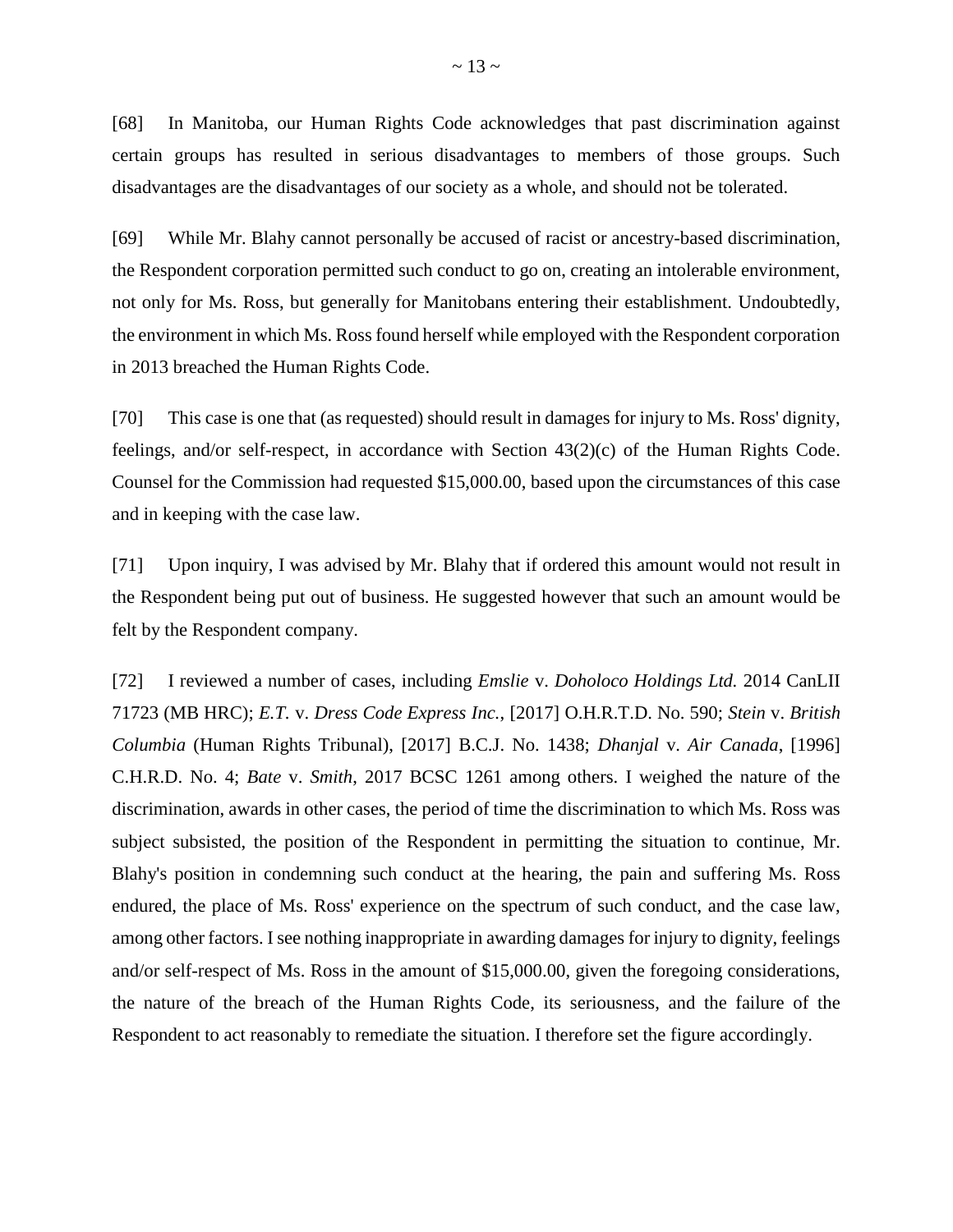[73] Counsel for the Commission also asked that I award exemplary damages as punishment for any malice or recklessness involved in the contravention, in accordance with Section 43(2)(d) of the Human Rights Code. Counsel for the Commission pointed out that the Respondent had ample opportunity to rectify the situation, and really did nothing or only made anemic efforts to address the problem.

[74] I do not find that the Respondent corporation and/or Mr. Blahy acted with malice in their actions and/or inactions in dealing with Ms. Ross' complaint. I cannot however help but find recklessness in the Respondent corporation's and Mr. Blahy's failure to deal with the complaint, both when made by Ms. Ross directly and upon receiving the complaint from the Commission. The fact that Mr. Blahy might be avoidant of difficult situations is not an excuse. There was recklessness in not addressing this matter.

[75] Ms. Ross suffered ongoing indignities due to the fact that this matter was never properly addressed by the Respondent corporation or Mr. Blahy. Had the Respondent not "buried its head", Ms. Ross might have been able to get on with her life earlier. Instead she was compelled to live in a trailer owned by the Respondent, near those personally responsible for the conduct complained of, isolated, without proper employment, and without having the resources to reestablish herself for a period of time.

[76] As the majority decision stated in *British Columbia Human Rights Tribunal v. Schrenk*, (*supra*), paragraph 49:

… employees, in the context of their work, are a captive audience to those who seek to discriminate against them.

[77] This was likely all the more true for Ms. Ross working in the relatively small and isolated community of Gillam, Manitoba.

[78] It is to Ms. Ross' credit that she was finally able to reestablish herself in a reasonably timely manner and to some degree, mitigate her financial losses. None of that effects the recklessness with which the Respondent dealt with the complaint. That said, I do not place this recklessness at the high-end of the scale of malicious or reckless conduct contemplated by the Human Rights Code. Accordingly, I award \$2,000.00 as exemplary damages.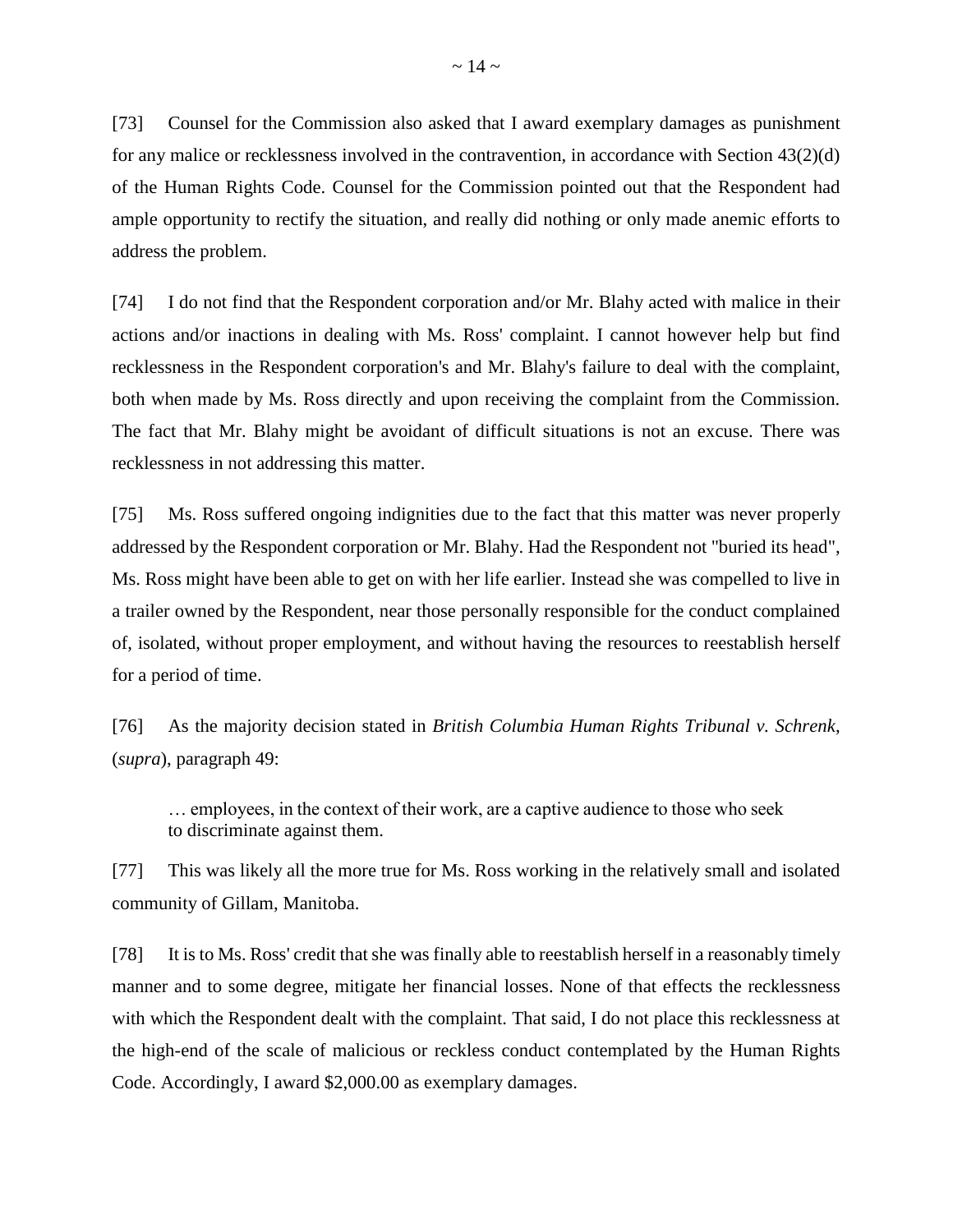[79] Pursuant to Section 43(2)(a) of the Human Rights Code (as requested), I order that the Respondents implement appropriate policies to prohibit such conduct in the future. I order the Respondents to adopt and implement a special program that has as its object the amelioration of discriminatory conduct, including insults based on ancestry, or other insults based on the characteristics set out in Section 9 of the Human Rights Code. I order the Commission to supervise the implementation of such special program to include the management, directors, and staff of the Respondents. I make this order pursuant to Section 43(2)(e) of the Human Rights Code having found that the Respondents engaged in a pattern or practice of contravening the Human Rights Code over time without taking appropriate steps to ameliorate or resolve the problem. I further order that the Respondents undertake this special program across every property and/or corporation in which Mr. Blahy is a director and/or has an interest of at least 50%, and that these programs be commenced within six months of the release of these reasons.

[80] If there is any question as to whether this aspect of the order applies to a particular corporation or entity, I will retain jurisdiction to determine that matter, which may be brought back before me at the request of any party to this proceeding and/or any entity potentially affected by this order within six months of the release of these reasons.

[81] The Commission asked that I order Mr. Blahy and Mr. Bruneau to undergo an additional educational program. I do not make that order. I did not hear evidence that would support any suggestion that Mr. Blahy was in favour of such conduct, "merely" that he did not undertake sufficient, or any, steps to remediate it. I do not find that Mr. Blahy personally is possessed of such thoughts or actions, nor do I find that he endorses such conduct. Accordingly, and given the totality of my order, I do not see the need to make such an order.

[82] Finally, I have been asked to make an order compensating Ms. Ross for any adverse effects of the contravention of the Human Rights Code she suffered that caused her financial loss, and to compensate her for expenses incurred, or benefits lost by reason of the contravention or for such portions of those losses, expenses, or benefits as I consider just and appropriate in accordance with Section 43(2)(b) of the Human Rights Code.

[83] I cannot help but find that the discriminatory environment that Ms. Ross endured contributed to her desire to leave her employment. I find that it was in large part the discrimination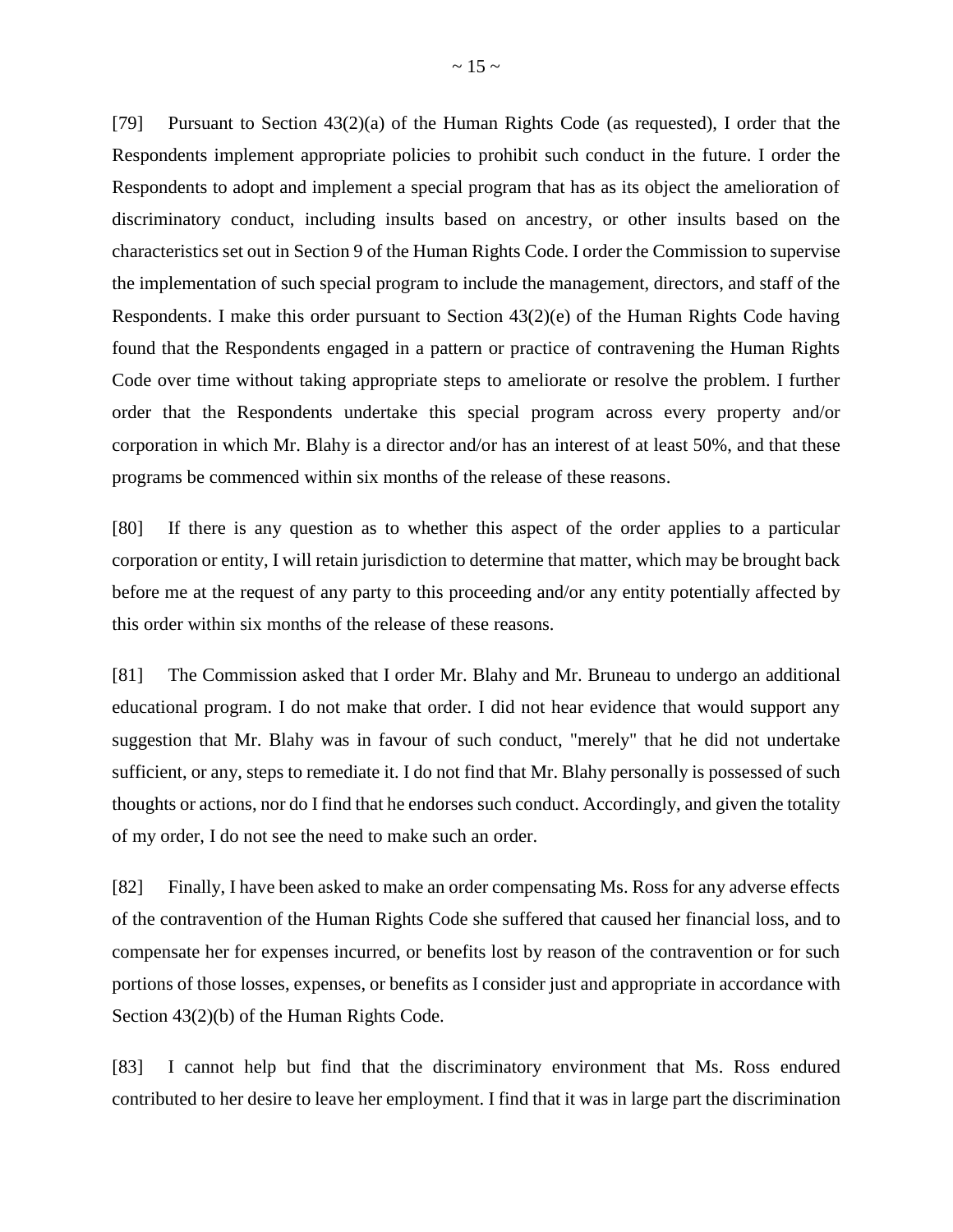that she suffered that led to her leaving her employment earlier than she might have otherwise. This further caused an upheaval in her life, both economic and otherwise. While Ms. Ross' intention to complete her social work degree might also have been a factor in her deciding to leave her employment (likely more so relating to her intended time of departure), it was the discriminatory conduct that led to the financial chaos she endured.

[84] I have been asked to make an award under this head of relief for the balance of July, August, and September 2013 to compensate Ms. Ross for salary loss. By my calculation there were approximately five (5) pay periods from July 28, 2013 to October 5, 2013. I will make an award to compensate her for five pay periods, balancing all of the factors and issues set out above.

[85] The evidence before me was that Ms. Ross earned \$175.00 biweekly. By my calculation that amounts to \$875.00 (\$175.00 x 5). I had no reliable evidence of the tips that Ms. Ross may have received (although I heard evidence and accept that she received tips), and no reliable evidence as to whether she reported any tips to the Canada Revenue Agency (aside from Ms. Ross' recollection, which was not clear on detail). Having said that, on a balance of probabilities, I find that she likely received some tips, and I award her an additional moderate amount of \$125.00 in respect of same for the same time period.

[86] The Commission asked me to make an order dealing with the change in the rental accommodation fee. I resist making such an order, as that is likely a matter best left to the Residential Tenancies Branch (whether or not within their timelines and authority). Beyond that, in the aggregate, the award I am making is sufficient to compensate Ms. Ross properly.

#### COSTS:

[87] On the first day of the hearing Mr. Blahy did not appear. His evidence in explaining his lack of appearance was that he had been ill for a couple of days, and that he did not realize that it was Monday, the day the hearing was to commence. Beyond that, he said, again as he had previously, that he had a conflict-avoidance issue that he was trying to address, which led him to miss the day. Mr. Blahy tendered no medical evidence of any kind.

[88] On the same day, Ms. Ross did attend, however she left in frustration when the matter did not proceed. I was advised that there had been a personal loss that Ms. Ross had suffered the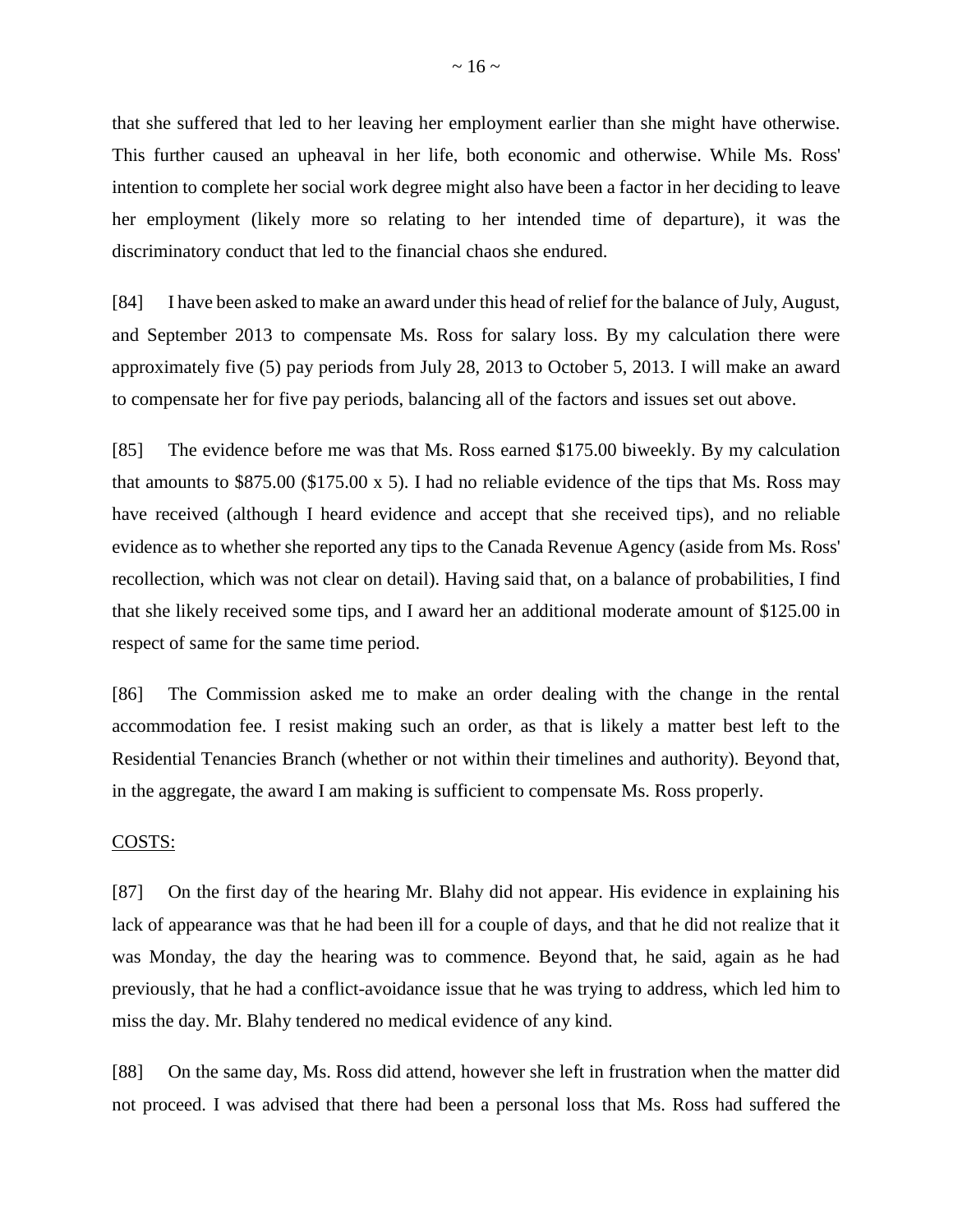previous week, and that she was unable to continue that day. Ms. Ross similarly tendered no medical evidence. Both parties attended the balance of the hearing.

[89] Section 45(2) of the Human Rights Code grants me jurisdiction to deal with the issue of costs where I regard a complaint or reply as frivolous or vexatious, or I am satisfied that the investigation or adjudication has been frivolously or vexatiously prolonged by the conduct of any party.

[90] I note that at prehearing conferences which had been held, I had asked and received the Respondent's consent to file a reply. In fact, no reply was filed.

[91] The deleterious effect of the delay occasioned by no one appearing for the Respondent corporation on the first day of the hearing was lessened by the fact that the Complainant left the hearing before it began, mandating an adjournment in any event, as requested by counsel for the Commission.

[92] I note as well that the Respondent did not participate in the investigative portion of the complaint. While the investigation continued, it may well have been that a resolution was able to be arrived at had the Respondent participated instead of frivolously disregarding the process almost entirely.

[93] Weighing all of the above facts, I find that the Respondent frivolously prolonged both the adjudication and the investigation. In the circumstances, given the purpose of the Human Rights Code to limit discrimination and promote understanding and mutual respect, the fundamental importance of protecting human rights and the limited circumstances available to award cost pursuant to Section 45(2) of the Human Rights Code, I find that the Respondent should pay costs. Those costs are reduced however by the fact that the Complainant herself was not available on the first day, as aforementioned, counsel for the Commission's comments that the investigation was not seriously hampered by the Respondent's non-participation, and the fact that the hearing proceeded in any event in a timely manner. Accordingly, I order the Respondents to pay the modest amount of \$500.00 in costs.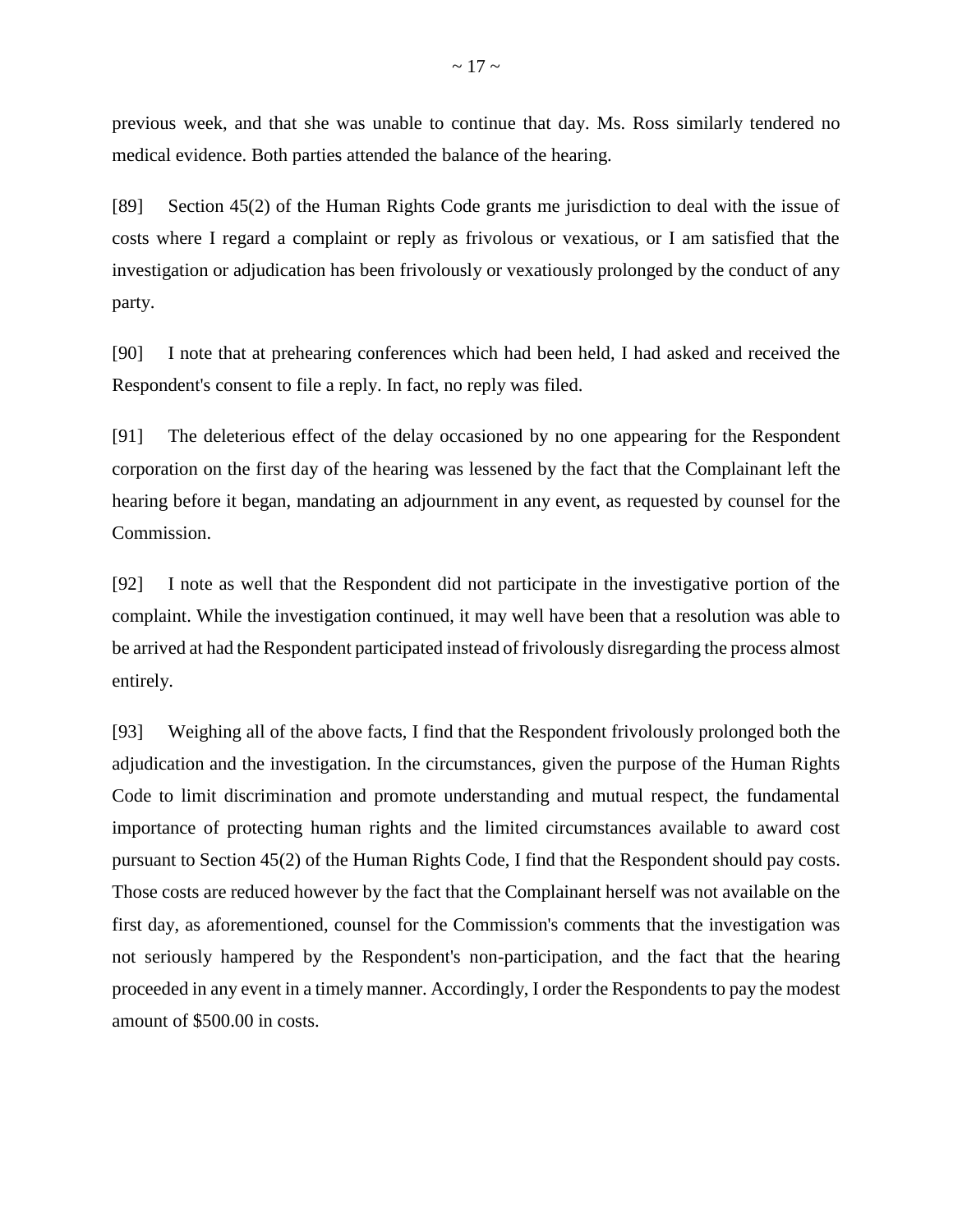### ADDING MR. BLAHY AND MICHAEL BRUNEAU AS PARTIES:

[94] As previously stated, at the conclusion of her arguments, counsel for the Commission asked me to amend the complaint by adding Mr. Blahy and Mr. Bruneau as parties. The basis for her request was that she had been informed shortly before that the Respondent corporation had sold its principle asset, the Gillam Motor Inn, such that she was concerned that the decision I am making might not be enforceable. In his submissions, Mr. Blahy assured me that the Respondent would abide by and comply with any decision I make. The impression I received was that Mr. Blahy was indicating that compliance would occur in short order following the release of this decision.

[95] I enquired with Mr. Blahy as to whether he personally knew about the complaint. He said he did. I enquired as to whether there was anything else that he would want to say or submissions he would want to make on a personal level beyond what he had already submitted on behalf of the Respondent corporation if he was added as a party. He said there were no such submissions. Mr. Blahy advised me that he felt that he had a fair and ample opportunity to say anything he would want to say, both personally and on behalf of the Corporation.

[96] In *Cote v. Manitoba Hydro*, 2015 MBHR 6 (CanLII) I had occasion to canvas the law on adding a party. In that case I found that the following questions were relevant in deciding whether to add a party:

- (a) Is there some reliable evidence on which the tribunal could make the finding of liability against the party?
- (b) Would the proposed party suffer real and substantial prejudice not capable of being cured?
- (c) Does a potential remedy involve the party sought to be added?
- (d) Is it in the interest of justice given the remedial nature of the Human Rights Code and the stage of proceedings to add the party?

[97] In addressing these questions, I find that, given Mr. Blahy's anemic response or lack of response to the complaint, it would not only be possible for the tribunal to make a finding liability against him, but likely (as I have). I also find that Mr. Blahy would not suffer any uncureable real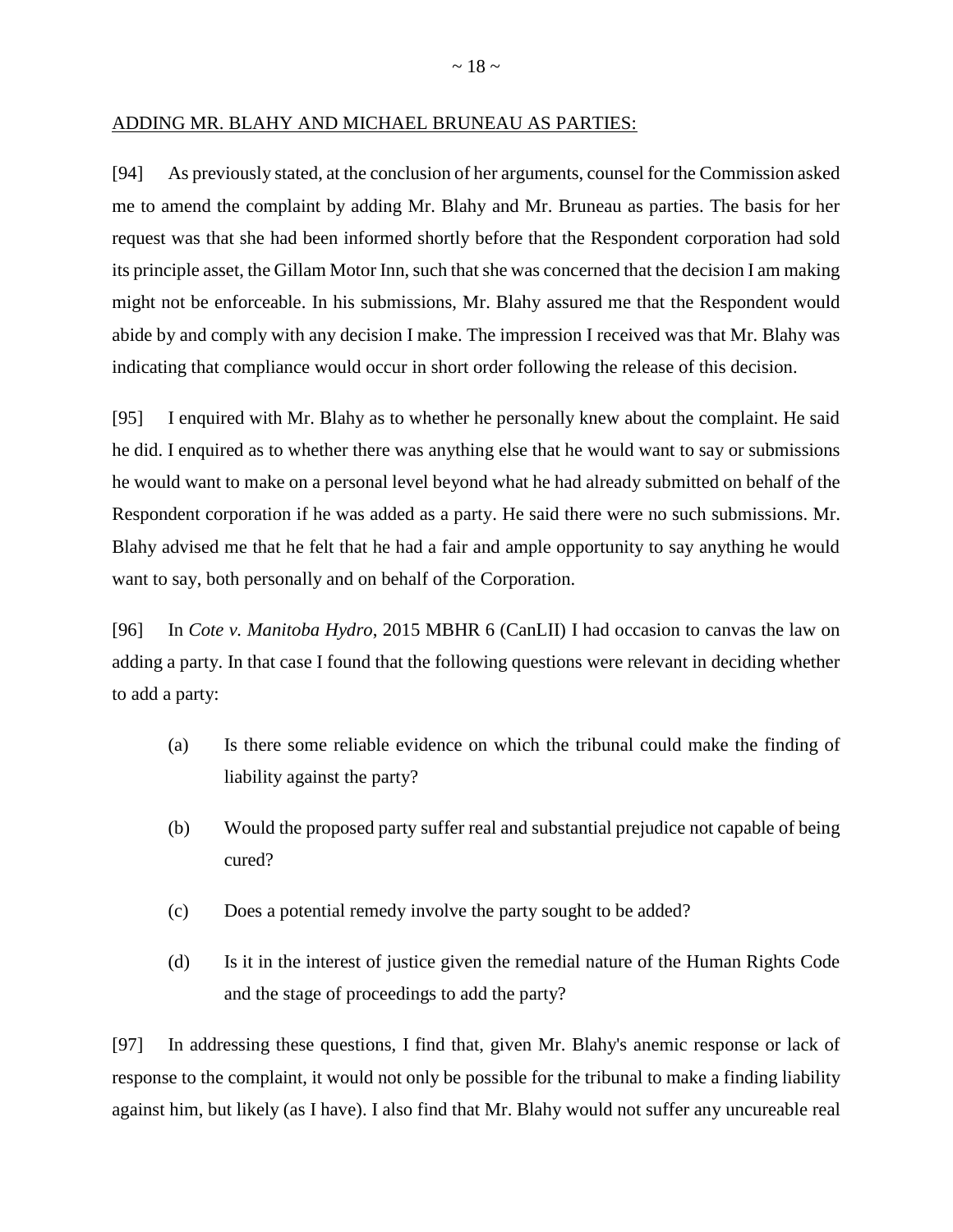or substantial prejudice if he was added as a party. I further find that the remedy that I am ordering herein does involve the party sought to be added, in that the educational program must involve Mr. Blahy and his partner. Further payment must come from somewhere, and as the ultimate "beneficiaries" of the proceeds of sale of the Respondent corporation (if a share sale), or the Gillam Motor Inn (if an asset sale) are Mr. Blahy and his partner, the potential remedy clearly involves both of them. Finally, I find that it is in the interest of justice given the remedial nature of the Human Rights Code, notwithstanding this stage of proceedings, to add Mr. Blahy as a party (see paragraph 54 of *British Columbia Human Rights Tribunal v. Schrenk*, (*supra*)).

[98] In terms of Mr. Blahy's partner, Mr. Bruneau, Mr. Blahy testified that he was aware of this complaint. Mr. Blahy testified that Mr. Bruneau would ask questions about it from time-to-time, however those were more of a cursory nature.

[99] Prior to deciding whether or not to add Mr. Bruneau, I would like to afford him the opportunity to appear and argue his position if he is opposed to being added as a party. Although it may be that it is appropriate to add Mr. Bruneau, I will adjourn the issue of adding him as a party in order to afford him an opportunity to make submissions before me, if necessary, to address that issue.

[100] Having said that, in the event that the remedies ordered have been satisfied, then the issue of adding Mr. Bruneau as a party may well be rendered moot.

[101] Accordingly, I direct the Commission to serve Mr. Bruneau with these Reasons. I further direct the Commission to set a new date if they wish to proceed with the motion to add Mr. Bruneau, and to serve Mr. Bruneau with notice of that hearing date, as well as Mr. Blahy and the Respondent corporation. In the event that the remedies have been sufficiently satisfied, the Commission may wish to consider if they wish to proceed with that motion and/or the timing of same.

[102] I would ask counsel for the Commission to notify me and the other parties together with Mr. Bruneau if the Commission intends to proceed with the motion. If no date has been set within one year of the release of this decision the motion will be deemed dismissed, unless earlier withdrawn by the Commission.